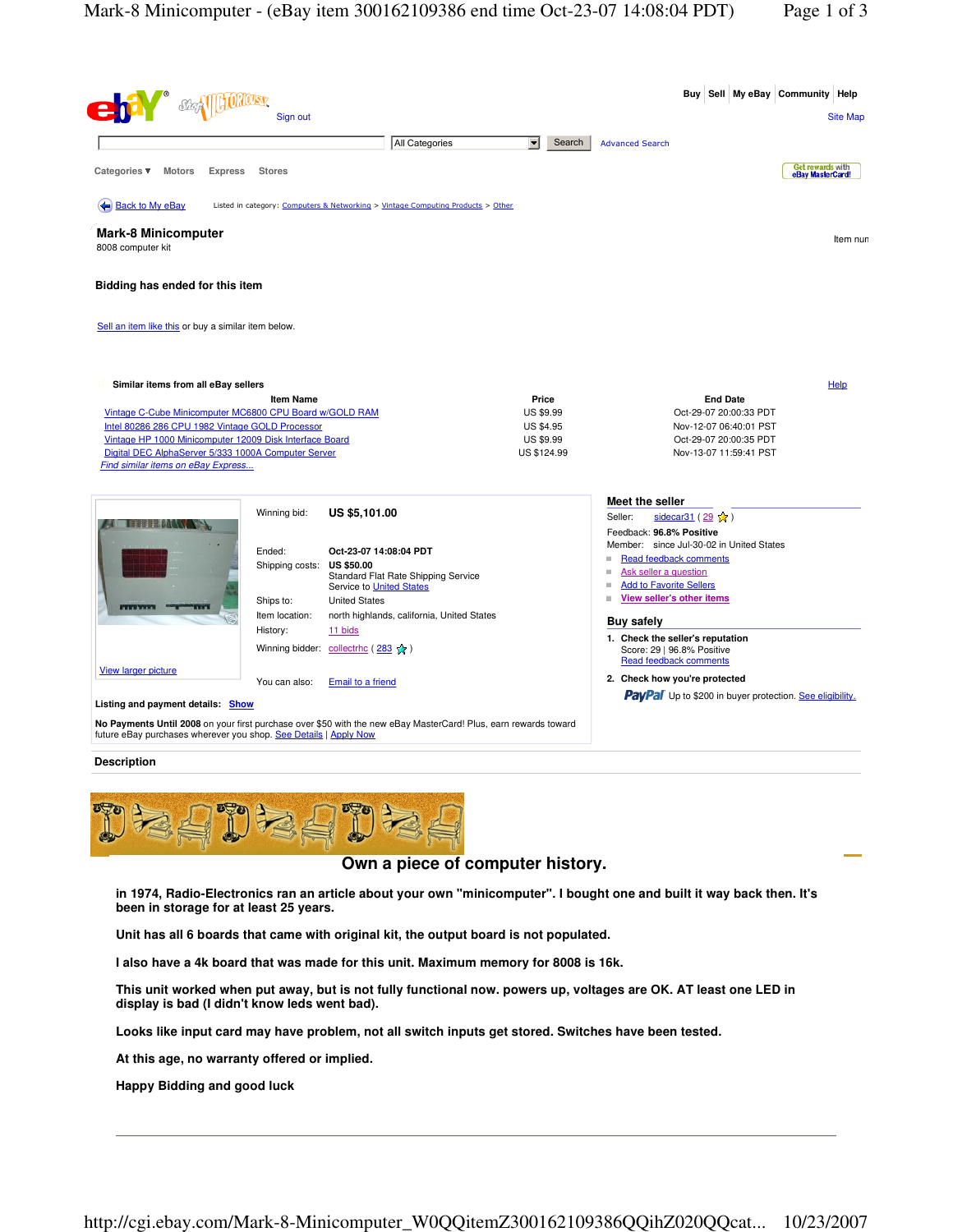

## **Shipping and handling**

| Ships to<br><b>United States</b>                                                          |                                                                                                    |                                                                |  |  |  |  |
|-------------------------------------------------------------------------------------------|----------------------------------------------------------------------------------------------------|----------------------------------------------------------------|--|--|--|--|
| $\blacksquare$<br>Country: United States                                                  |                                                                                                    |                                                                |  |  |  |  |
| <b>Shipping and Handling</b>                                                              | To                                                                                                 | Service                                                        |  |  |  |  |
| US \$50.00                                                                                | <b>United States</b>                                                                               | Standard Flat Rate Shipping Service                            |  |  |  |  |
| Shipping insurance<br>Not offered                                                         |                                                                                                    |                                                                |  |  |  |  |
| Return policy                                                                             |                                                                                                    |                                                                |  |  |  |  |
| Return policy not specified.<br>Read item description for any reference to return policy. |                                                                                                    |                                                                |  |  |  |  |
| Payment details                                                                           |                                                                                                    |                                                                |  |  |  |  |
| <b>Payment method</b>                                                                     | Preferred/Accepted<br><b>Buyer protection on eBay</b>                                              |                                                                |  |  |  |  |
| <b>PayPal</b><br><b>DISCOVER</b><br><b>BANK</b><br><b>VISA</b>                            | Accepted                                                                                           | <b>PayPal</b> Up to \$200 in buyer protection. See eligibility |  |  |  |  |
| Learn about payment methods<br>Seller's payment instructions                              | Shipping includes packaging, insurance, and shipping. Pickup is optional with no shipping charges. |                                                                |  |  |  |  |
| <b>Helpful information</b>                                                                |                                                                                                    |                                                                |  |  |  |  |
| eBay recommended services                                                                 |                                                                                                    |                                                                |  |  |  |  |
| PayPal is the safe and easy way to pay online. Sign up for PayPal.                        |                                                                                                    |                                                                |  |  |  |  |
| Other options                                                                             |                                                                                                    |                                                                |  |  |  |  |
| Back to My eBay   Report this item   Printer Version   Sell one like this                 |                                                                                                    |                                                                |  |  |  |  |

Seller assumes all responsibility for listing this item.

<u>eBay Pulse | eBay Reviews | eBay Stores | Half.com | eBay Express | Reseller Marketplace | Austria | France | Germany | Italy | Spain | United Kingdom | Popular Searches<br>Tickets | Kijiji | PayPal | ProStores | Apartments </u>

About eBay | Announcements | Security Center | Policies | Government Relations | Site Map | Help